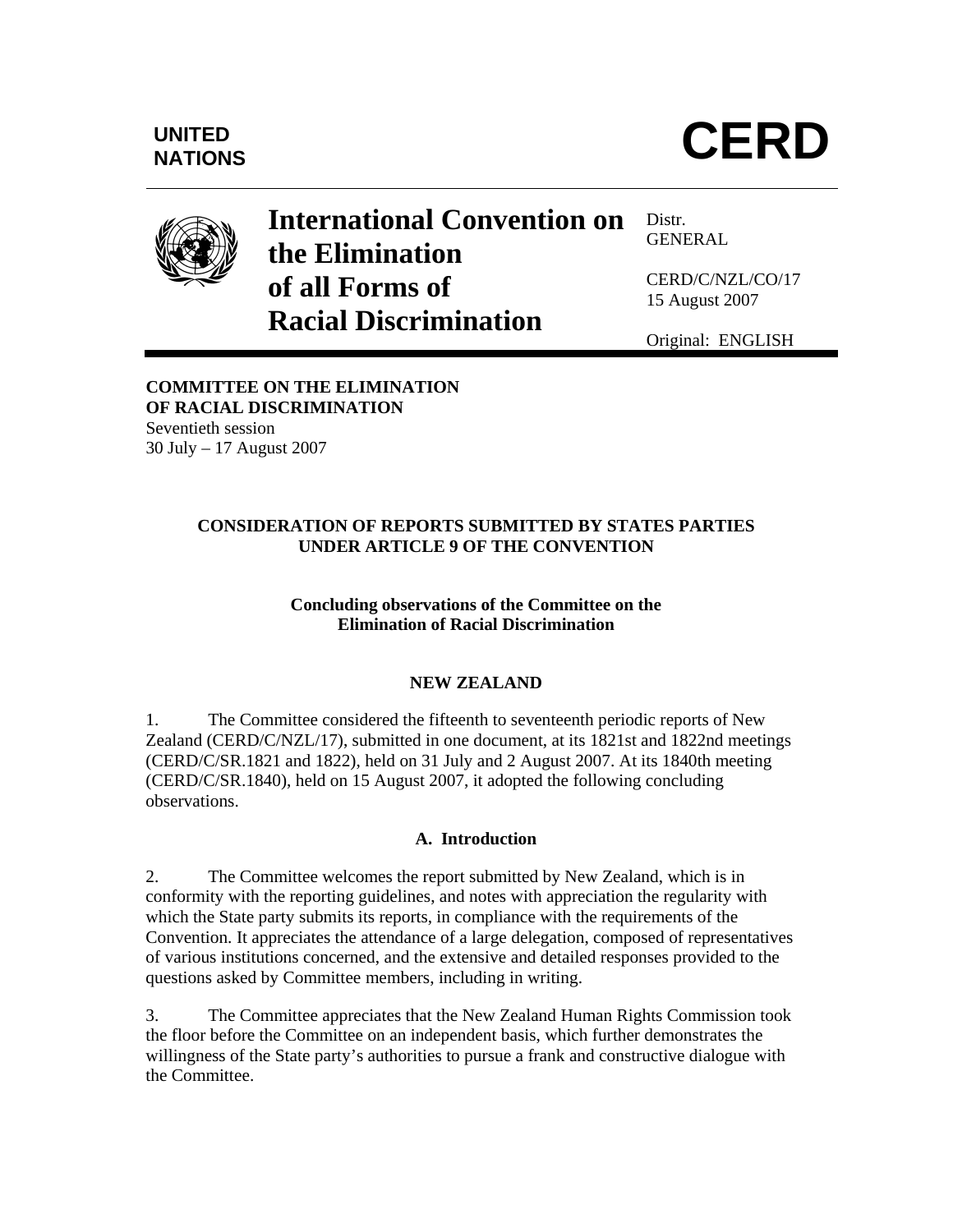#### **B. Positive aspects**

4. The Committee welcomes the importance given by the State party to the principle of self-identification when gathering data on the ethnic composition of its population, in accordance with general recommendation No. 8 (1990) of the Committee.

5. The Committee welcomes the adoption of the 2004 New Zealand Settlement Strategy and the Settlement National Plan of Action.

6. The Committee welcomes the New Zealand Diversity Action Programme.

7. The Committee appreciates the reduction of socio-economic disparities between Maori and Pacific peoples on the one hand, and the rest of the population on the other, in particular in the areas of employment and education.

8. The Committee appreciates the significant increase in the number of adults, including non-Maori, who can understand, speak, read and write the Maori language.

9. The Committee welcomes the ratification in 2006 of the 1961 Convention on the Reduction of Statelessness.

10. The Committee notes with satisfaction that the State party has increased the budget provided to the New Zealand Human Rights Commission by a yearly 20 per cent over the next four years.

#### **C. Concerns and recommendations**

11. The Committee notes that the Government of the State party has not formally endorsed the Human Rights Commission's New Zealand Action Plan for Human Rights, which also refers to race relations issues (art. 2).

# **The Committee recommends that the State party provide more detailed information on measures adopted to follow up on the Human Rights Commission's New Zealand Action Plan for Human Rights, regarding race relations issues. It encourages the State party to adopt, on the basis of the proposals made by the Human Rights Commission, its own Action Plan for Human Rights.**

12. The Committee, having taken into consideration the explanations provided by the State party, remains concerned that the New Zealand Bill of Rights Act (NZBORA) does not enjoy protected status and that the enactment of legislation contrary to the provisions of that Act is therefore possible. The Committee considers that the requirement whereby the Attorney-General may bring to the attention of Parliament any provision of a Bill that appears to be inconsistent with the NZBORA is insufficient to guarantee full respect for human rights, in particular the right not to suffer from discrimination based on race, colour, descent or national or ethnic origin (art. 2).

**The Committee recommends that the State party seek ways of ensuring that provisions of the Convention are fully respected in domestic law.**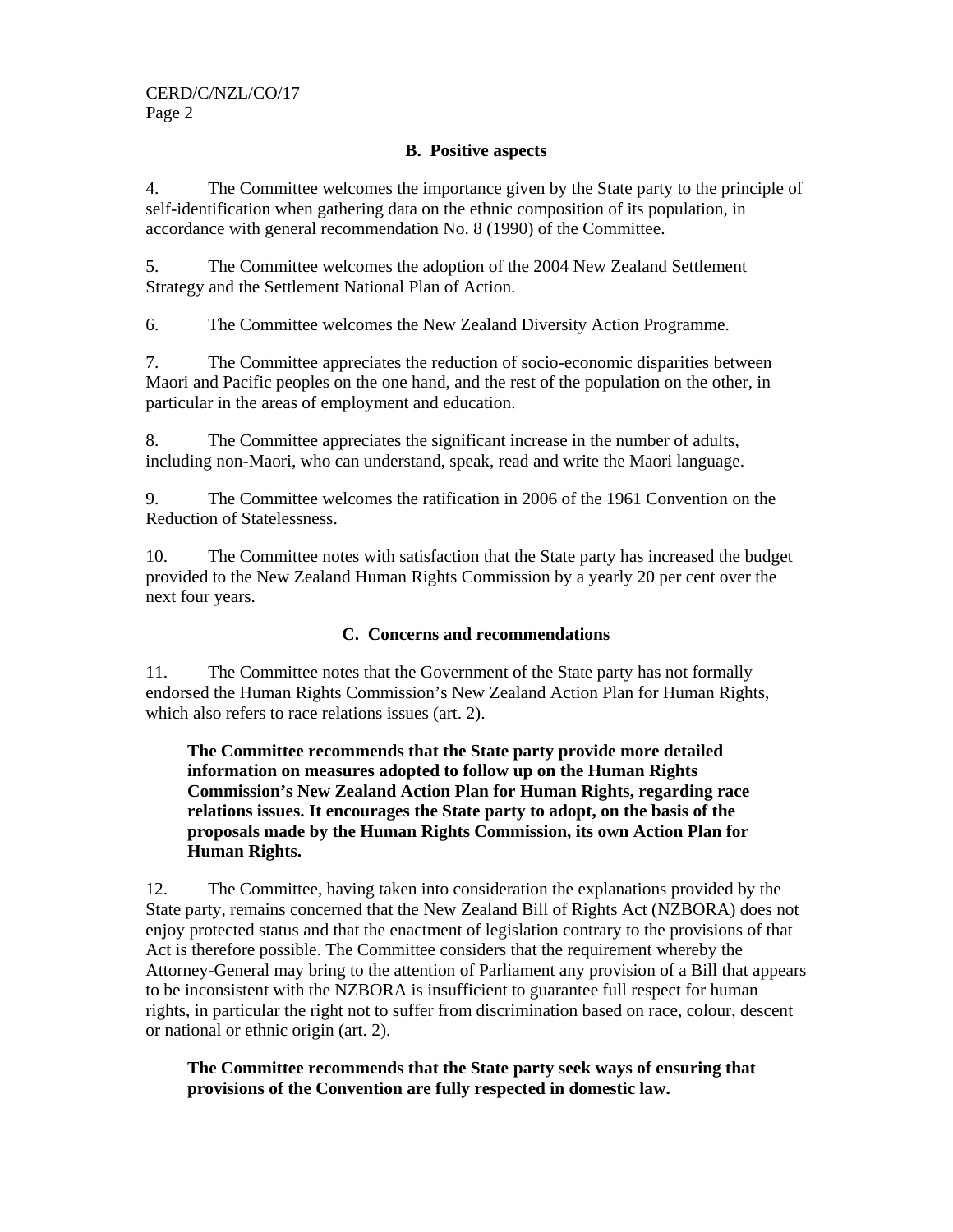13. The Committee notes that the Treaty of Waitangi is not a formal part of domestic law unless incorporated into legislation, making it difficult for Maori to invoke its provisions before courts and in negotiations with the Crown.<sup>i</sup> It welcomes, however, the holding of a public discussion on the status of the Treaty and the efforts to enhance Crown-Maori relationships. The Committee remains concerned that other steps such as those described in paragraphs below tend to diminish the importance and relevance of the Treaty and to create a context unfavourable to the rights of Maori (arts. 2 and 5).

**The Committee encourages the State party to continue the public discussion over the status of the Treaty of Waitangi, with a view to its possible entrenchment as a constitutional norm. The State party should ensure that such debate is conducted on the basis of a full presentation of all aspects of the matter, bearing in mind the importance of enhancing Crown-Maori relationship at all levels and the enjoyment by indigenous peoples of their rights.** 

14. The Committee notes with concern the proposal to remove statutory references to the Treaty of Waitangi through the Principles of the Treaty of Waitangi Deletion Bill (2006). It welcomes, however, the undertaking by the State party not to support the progress of that Bill any further (arts. 2 and 5).

**The State party should ensure that the Treaty of Waitangi is incorporated into domestic legislation where relevant, in a manner consistent with the letter and the spirit of that Treaty. It should also ensure that the way the Treaty is incorporated, in particular regarding the description of the Crown's obligations, enables a better implementation of the Treaty.** 

15. The Committee is concerned that, in the report of the State party, historical treaty settlements have been categorized as special measures for the adequate development and protection of Maori. It notes, however, the statement made by the delegation that such categorization should indeed be reconsidered (art. 2 (2)).

## **The Committee draws the attention of the State party to the distinction to be drawn between special and temporary measures for the advancement of ethnic groups on the one hand, and permanent rights of indigenous peoples, on the other.**

16. The Committee notes the steps adopted by the State party to review policies and programmes in the public service, which has led to the re-targeting of some programmes and policies on the basis of need rather than ethnicity. The Committee, while stressing that special measures are temporary and should be re-assessed on a regular basis, is concerned that these steps have been adopted in a political climate unfavourable to the rights of Maori (art. 2 (2)).

## **The State party should ensure, when assessing and reviewing special measures adopted for the advancement of groups, that concerned communities participate in such a process, and that the public at large is informed about the nature and relevance of special measures, including the State party's obligations under article 2 (2) of the Convention.**

17. The Committee welcomes the progress achieved in the settlement of historical Treaty claims, and notes that 2008 has been chosen as a cut-off date for the lodging of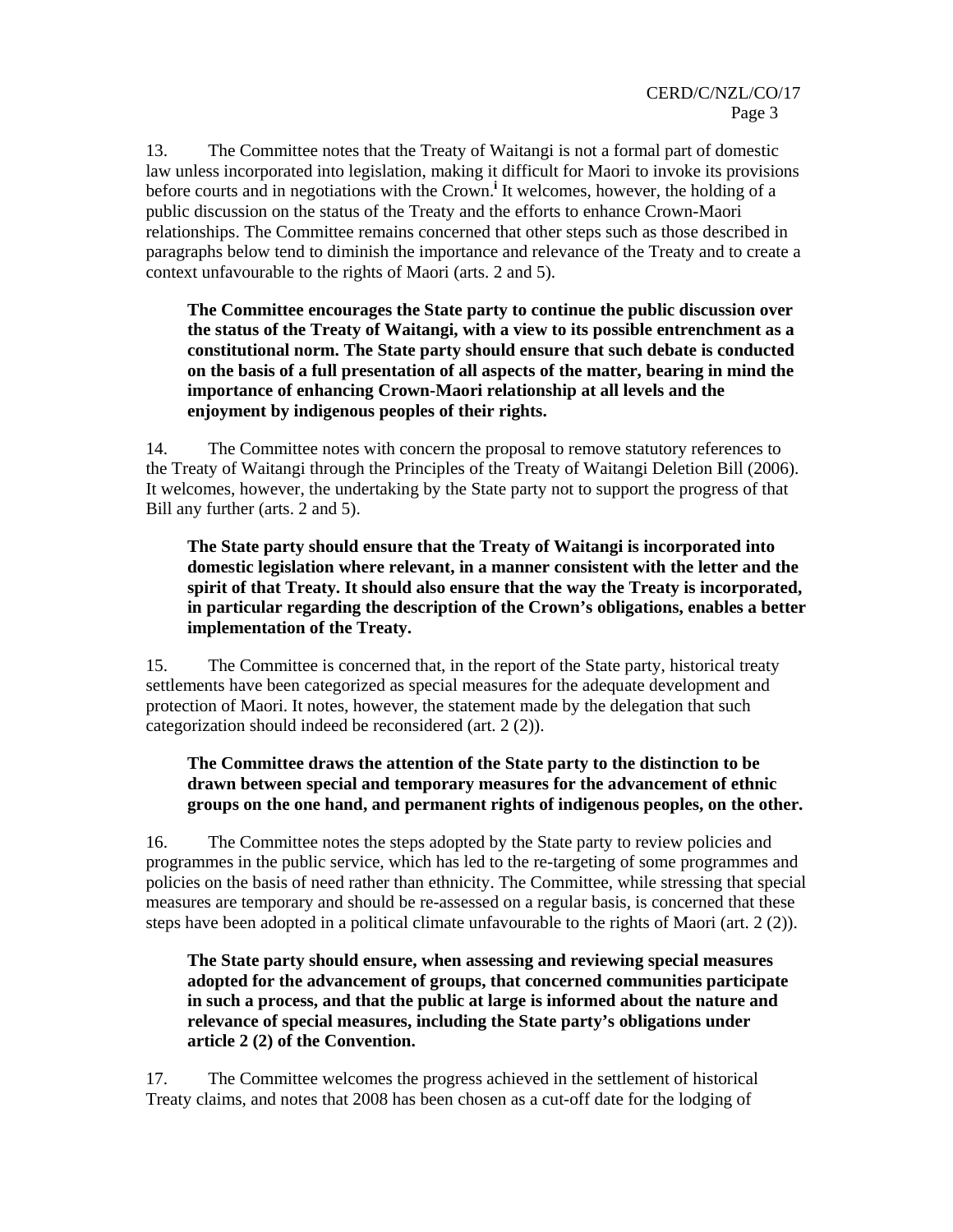#### CERD/C/NZL/CO/17 Page 4

historical Treaty claims. While noting the assurances provided by the State party that claims submitted before 2008 can still be amended and supplementary information taken into account, the Committee notes the concerns expressed by some Maori that such a cut-off date may unfairly bar legitimate claims (arts. 2 and 5).

## **The Committee recommends that the State party ensure that the cut-off date for the lodging of historical Treaty claims will not unfairly bar legitimate claims. It should pursue its efforts to assist claimants groups in direct negotiations with the Crown.**

18. The Committee notes with concern that recommendations made by the Waitangi Tribunal are generally not binding, and that only a small percentage of these recommendations are followed by the Government. The Committee considers that such arrangements deprive claimants of a right to an effective remedy, and weaken their position when entering into negotiations with the Crown (arts. 2, 5 and 6).

# **The Committee recommends that the State party consider granting the Waitangi Tribunal legally binding powers to adjudicate Treaty matters. The State party should also provide the Tribunal with increased financial resources.**

19. The Committee notes the information provided by the State party on the follow-up given to its decision 1 (66) in relation to the Foreshore and Seabed Act 2004. It remains concerned at the discrepancy between the assessment made by the State party and the one made by non-governmental organizations on the issue (arts. 5 and 6).

**The Committee reiterates its recommendations that a renewed dialogue between the State party and the Maori community take place with regard to the Foreshore and Seabed Act 2004, in order to seek ways of mitigating its discriminatory effects, including through legislative amendment where necessary; that the State party continue monitoring closely the implementation of the Act; and that it take steps to minimize any negative effects, especially by way of a flexible application of the legislation and by broadening the scope of redress available to the Maori.** 

20. The Committee notes with concern that the New Zealand Curriculum, Draft for consultation 2006, does not contain explicit references to the Treaty of Waitangi. It notes, however, the assurances provided by the State party that other elements of the National Educational Guidelines as well as the Educational Act 1989 require an explicit reference to the Treaty of Waitangi, and that it is considering the recommendation to make references to the Treaty more explicit in the final version of the New Zealand Curriculum (arts. 2 and 7).

# **The Committee encourages the State party to include references to the Treaty of Waitangi in the final version of the New Zealand Curriculum. The State party should ensure that references to the Treaty in the curriculum are adopted or modified in consultation with the Maori.**

21. The Committee reiterates its concern regarding the over-representation of Maori and Pacific people in the prison population and more generally at every stage of the criminal justice system. It welcomes, however, steps adopted by the State party to address this issue,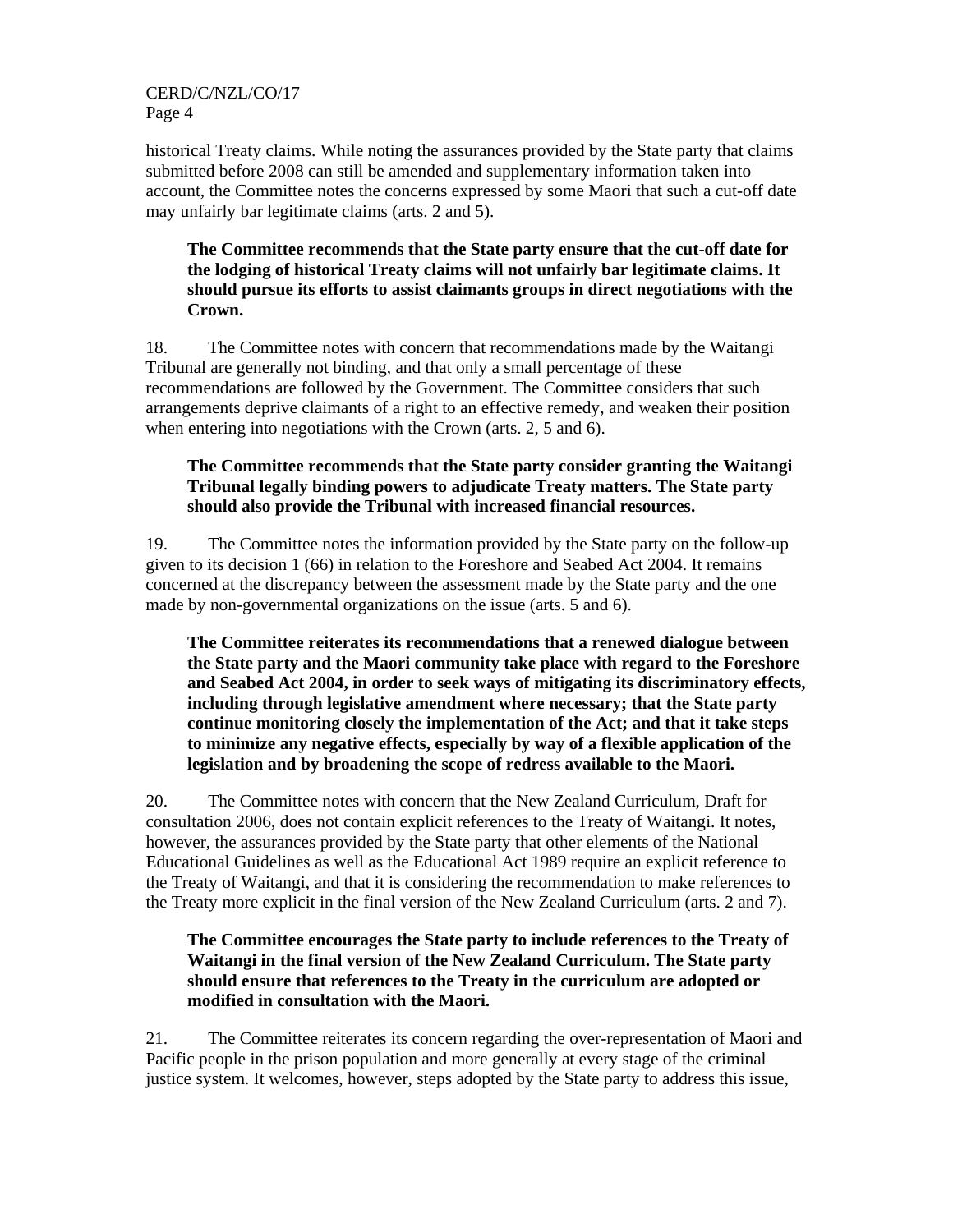including research on the extent to which the over-representation of Maori could be due to racial bias in arrests, prosecutions and sentences (arts. 2 and 5).

#### **The Committee recommends that the State party enhance its efforts to address this problem, which should be considered as a matter of high priority. The Committee also draws the attention of the State party to its general recommendation No. 31 (2005) on the prevention of racial discrimination in the administration and functioning of the criminal justice system.**

22. The Committee regrets that the State party has not assessed the extent to which section 27 of the Sentencing Act 2002, providing for the courts to hear submissions relating to the offender's community and cultural background, has been implemented and with what results.

#### **The Committee encourages the State party to undertake such an assessment, and to include information in this regard in its next periodic report.**

23. The Committee notes with satisfaction that the State party has decided to lift its reservation to the Convention on the Rights of the Child that limits access to publicly funded education and health services for undocumented children, and that it plans to amend its Immigration Act to eliminate the offence for education providers of enrolling children without the appropriate permit. It remains concerned however that under the new Immigration Bill, undocumented children will only be authorized to attend school provided they are not alone in New Zealand and their parents are taking steps to regularize their status (arts. 2 and 5).

# **The Committee draws the attention of the State party to its general recommendation No. 30 (2004) on discrimination against non-citizens, and recommends that public educational institutions be open to all undocumented children, without restrictions.**

24. The Committee notes with concern that asylum-seekers may be detained in correctional facilities, even though such detention only concerns a very few individuals. It is also concerned at reports according to which proposals have been made to include health and character grounds in the Immigration Act as a basis upon which to exclude or expel asylumseekers (arts. 2 and 5).

#### **The Committee recommends that the State party put an end to the practice of detaining asylum-seekers in correctional facilities, and ensure that grounds upon which asylum may be refused remain in compliance with international standards, especially the 1951 Convention relating to the Status of Refugees.**

25. The Committee, having taken into consideration the information provided by the State party, remains concerned that there is no recording of complaints, prosecutions and sentences relating to racially motivated crime (arts. 4 and 6).

**The Committee recommends that the State party study ways and means of assessing on a regular basis the extent to which complaints for racially motivated crimes are addressed in an appropriate manner within its criminal justice system.**